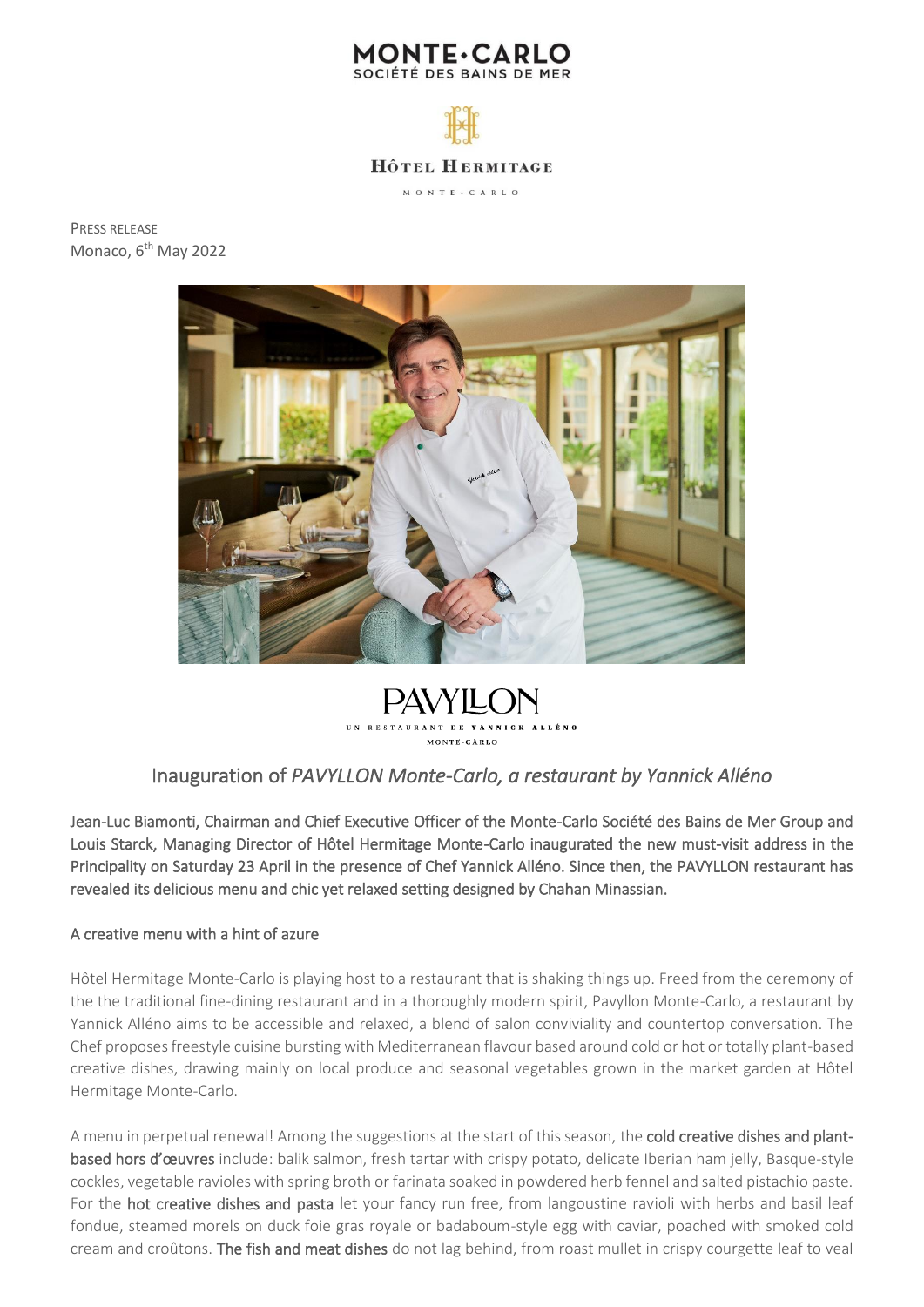medallions *viennoise au plat*, John Dory seasoned with Madras curry, Parisian-style Chirashizushi, foie gras, giant shrimp, beef and some shellfish.

For desserts, Yannick Alléno has "picked" his sugar from trees for years, and has cleverly replaced refined sugar with birch sap. The Chef also suggests light and innovative desserts like whipped ice cream, sugar-coated rhubarb with sorrel, crispy feullantine with almond and wild strawberry ice cream, fondant chocolate pastry tart, Monte-Carlo mousse with candied strawberries in vanilla, Zabaione with pepper and lemon, or soufflée meringue.

Gourmet connoisseurs will take their lead from the tasting menus: the Monte-Carlo menu with five courses or the Hermitage menu, a succession of seven flagship creations that roll out the best of the Chef's know-how. For a lunchtime appointment, PAVYLLON also proposes a lunch menu at 68 euros served in under one hour. On the menu at the moment are soft sea bass dumplings, finest spring lamb *blanquette* and mango jelly with saffron.

# The spirit of a friendly and relaxed private residence, in a new interior designed by Chahan Minassian

Yannick Alléno has once again called on the services of interior architect Chahan Minassian, who was behind the décor of Pavyllon Paris at Pavillon Ledoyen, to forge the personality of his Monaco Pavyllon. The setting has been entirely reworked into the subtle and comfortable spirit of a private residence that invites guests to relax. The collaboration between the Chef and the decorator stimulates all the senses: taste and smell awakened by the flavours created by the Chef, hearing aroused by the tinkle of plates and conversations taking place around the bar counter, touch by the cerused oak of the counter, as well as the many textures of the chairs, the wall fabrics and flooring, and finally sight offered by the composition of the dishes, the exceptional setting and the ballet of the teams as they come and go… The counter here acts as a lively space between the kitchen and the dining room, interspersed with knowing exchanges between the cooks as they add their final touch to the plates. The game of mirrors and mosaics lining the back of the counter allows guests to enjoy the view of their surroundings. To fill the space, the ellipse of the counter extends to merge with the architecture of the location.

Guests are offered different universes in which to experience an experience in constant renewal, in one of the intimate alcoves, in the main or private dining areas or on the planted terrace facing the sea to enjoy the spectacular view of the marina and the Rock of Monaco. The colour palette is in tune with the Mediterranean, from azure and turquoise blue to shades of cream and the changing reflections of the Riviera light. All the furniture, fabrics and carpeting, as well as the tableware were designed by Chahan Minassian's teams. No fewer than 20 craftspeople, including upholsterers, cabinet-makers and bronze workers poured their expertise into this beautiful creation.

The tableware creates a harmonious link between the setting and Yannick Alléno's cuisine, and has been exclusively made by the finest artisans (Jaune de Chrome for the glazed porcelain plates, Mepra for the matte steel cutlery, and Sarah-Linda Forrer for beautiful decorative items, etc.). A subtle play of textures and volumes, embossed or precious surfaces. Attention is given to the tiniest detail, creating a level of harmony that encourages customers to be more attentive and receptive to what they are tasting and to the friendly atmosphere.

"*The Monaco PAVYLLON is fresh and colourful, offering the comfort and subtlety one expects from the interior of a Monaco residence. We are at Hôtel Hermitage Monte-Carlo, but in an intimate and private atmosphere*," remarks Chahan Minassian.

"*The choice of Monaco for PAVYLLON was not made randomly; the Principality has always been a forerunner when it comes to gastronomy. I am very pleased to offer Monaco residents a place that takes a fresh look at the style of the gourmet restaurant, with azure-tinted cuisine and an atmosphere that promises relaxation,"* adds Yannick Alléno.

*"Monte-Carlo Société des Bains de Mer is today the most exclusive gastronomic destination in Europe, combining*  the excellence of its in-house expertise with the arrival of new names of international repute. The wealth of what is *on offer at our Resort leads to an experience that is in constant renewal to respond to all kinds of clientèle and every desire. Hosting PAVYLLON at Hôtel Hermitage Monte-Carlo is the consecration of our establishment as a hotel for connoisseurs,"* concludes Jean-Luc Biamonti,CEO of Monte-Carlo Société des Bains de Mer.